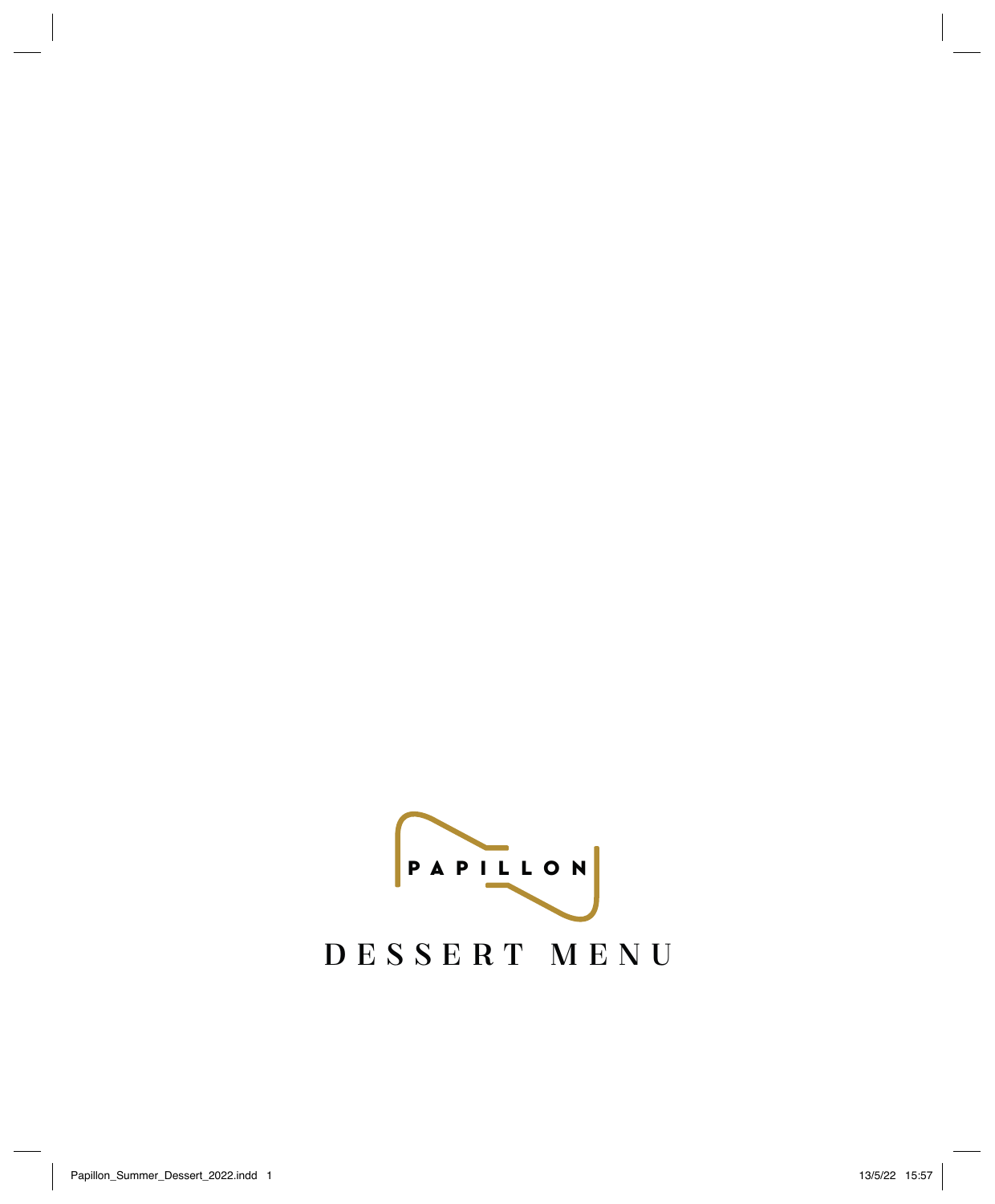

## Papillon Tiramisu 6.3€

Eσπρέσο cremeux, ζελέ baileys, μασκαρπόνε μούς

## Caramel Millefeuille 11.0€

Μιλφέιγ καραμέλας, καραμελωμένοι ξηροί καρποί *Caramelized nuts*

## Gianduja Cremeux 11.0€

Gianduja bitter, namelaka σοκολάτας γάλακτος, χώμα σοκολάτας, μάνγκο *Gianduja bitter, milk chocolate namelaka, chocolate soil, mango*

## Ice cream & Sorbet 2.5€

*per scoop Παγωτά και σορμπέ* 

#### ALL DAY STORIES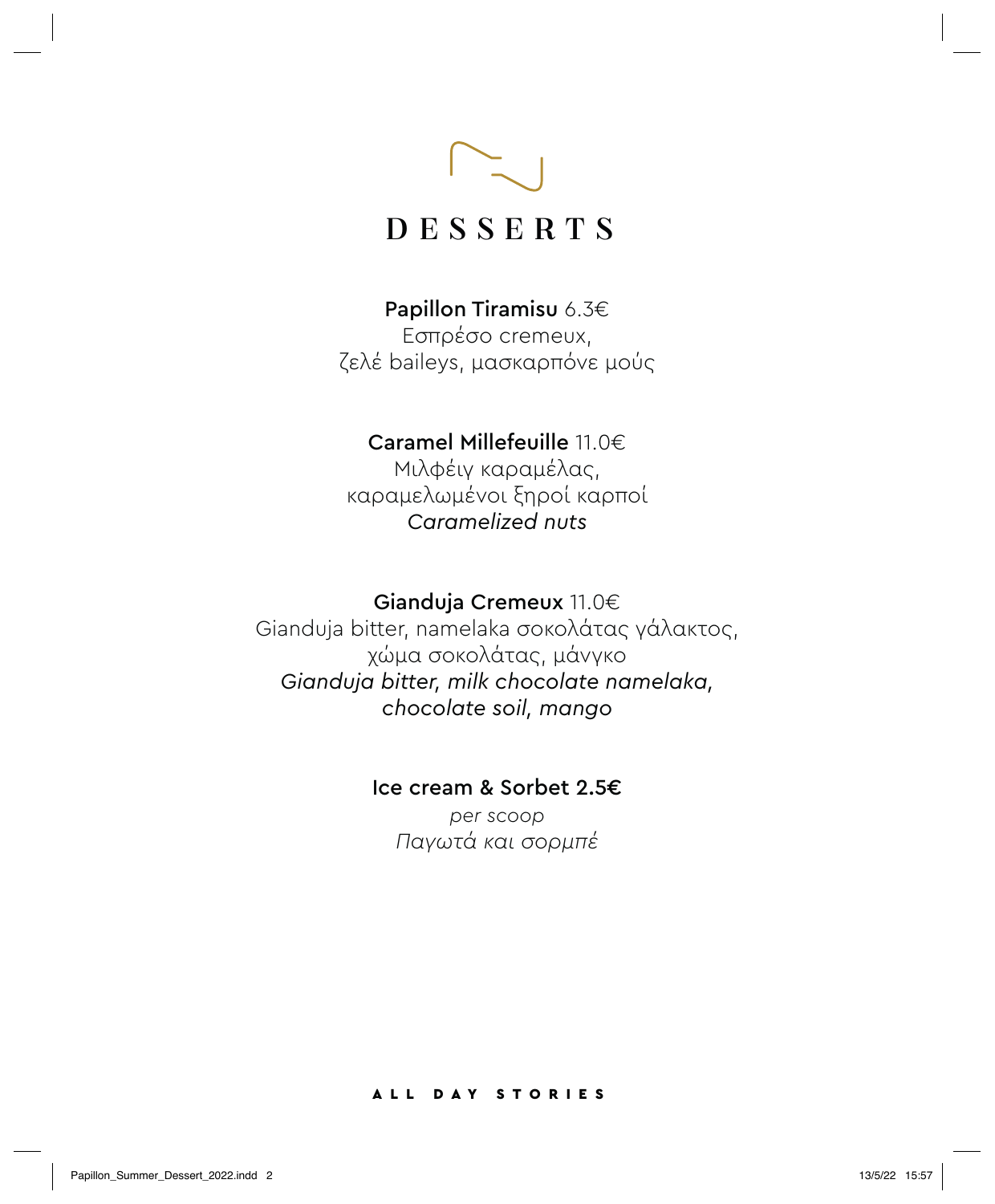# DESSERT WINES & DIGESTIVE

*VINSANTO AΡΓΥΡΟΥ 4.Y.O 12.0€* (Αηδάνι, Αθήρι, Ασύρτικο)

*BELVEDERE ΚΤΉΜΑ ΜΕΡΚΟΥΡΗ 9.0€* (Μalvasia Αromatica)

*HIDALGO PEDRO XIMENEZ TRIANA SHERRY 10.0€*  (Pedro Ximenez)

> *RAMOS PINTO PORT WHITE 10.0€* (Arinto, Codega, Rabigato, Viosinho)

*VERMOUTH DEL PROFESSORE BLANCO 12.0€*

*FONSECA 20Y.O TAWNY PORTO 20.0€*

*JACOPO POLI GRAPPA SARPA DI POLI 10.0€*

*MACCHU PISCO 14.0€*

## COFFEES

*Espresso 2.8€ Espresso Double 3.2€ Cappuccino 3.9€ Cappuccino Double 4.2€ Latte 4.2€*

#### ALL DAY STORIES